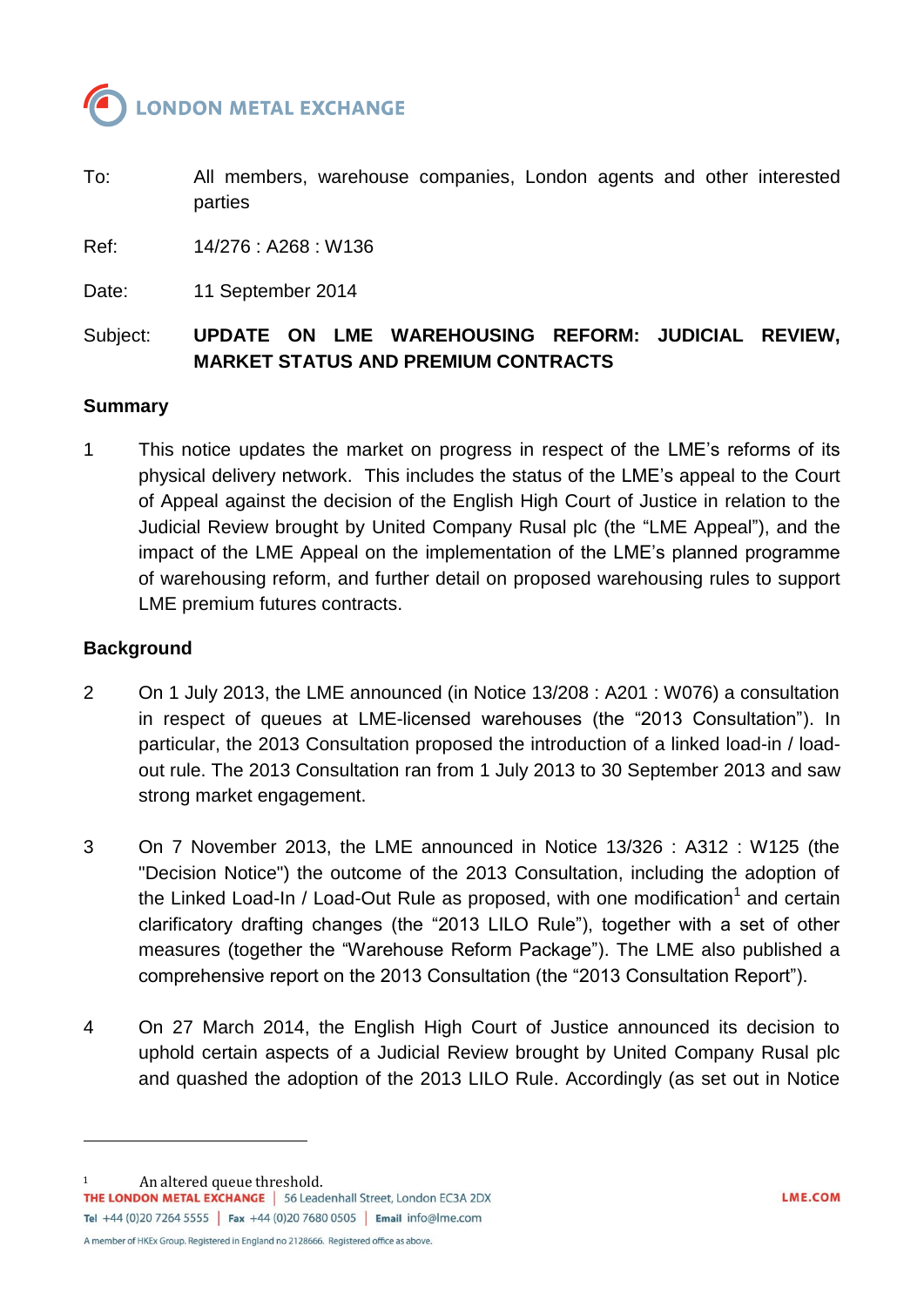

14/106 : A103 : 046 Announcement on Outcome of Judicial Review), the 2013 LILO Rule has not been introduced.

- 5 On 29 and 30 July 2014, the LME's Appeal was heard in the Court of Appeal in London. To date, the Court of Appeal has not handed down its decision on the LME Appeal (the "Appeal Decision"). The LME fully respects the time required for the Court of Appeal to come to a complete view on this matter, and awaits the Appeal Decision at the appropriate juncture.
- 6 The LME is mindful that the Appeal Decision, regardless of its outcome, may contain important guidance as to the conduct of future consultations. Accordingly, the LME believes it appropriate to wait for the Appeal Decision before proceeding with the next steps in its warehousing reform package. Nevertheless, the LME is also mindful that it may be helpful for the market for the LME to provide an update on the status of the 12 core elements of the Warehouse Reform Package.
- 7 In particular, of the 12 core elements of the Warehouse Reform Package, the following 6 items have already been delivered:
	- **Separate steel load-out rate**. This was implemented on 1 April 2014. The steel billet contract will form the backbone of the LME's ferrous product suite expansion, which is currently the subject of discussions with the steel industry to deliver an optimised product offering.
	- **Warehouse queues-length report.** This was published for the first time on 12 May 2014. The LME believes that the report has served to provide enhanced clarity and transparency to the metals market.
	- **Commitments of Traders report.** This was published for the first time on 5 August 2014, and the LME believes that it provides a helpful assessment of positions of participants in its market.
	- **Creation of the Physical Market Committee.** The Physical Market Committee has now held two meetings, and the LME believes that the Committee is playing an important role in bringing the views and concerns of the physical market to the Exchange.
	- **Specific powers for the LME to address behaviour that creates or maintains queues**. This was implemented on 1 April 2014 via new Clause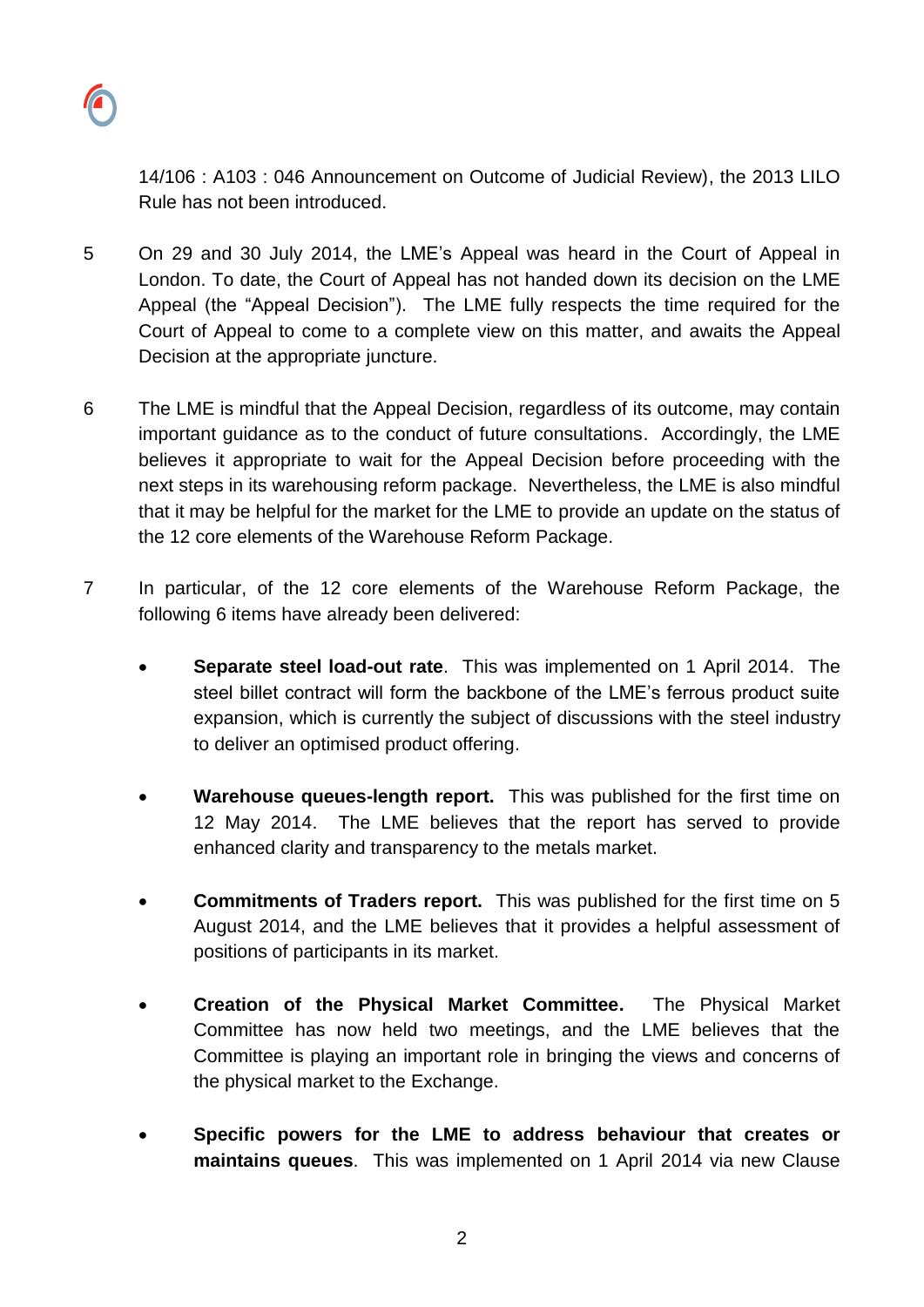9.3.4 of the Warehousing Agreement. The LME's intention is that this should act as a deterrent to the accumulation of queues in the future.

- **Ongoing commitment to a best-practice information barrier policy**, which resulted in proposals to update the LME's information barrier requirements. The consultation period for this review has now closed, and the resultant changes will come into effect on 1 January 2015 (see Notice 14/202 : A195 : W098).
- 8 The LME believes that the remaining items are most appropriately addressed after the publication of the Appeal Decision:
	- **Implementation of the LILO Rule.** This forms the key element of the Appeal Decision, and hence cannot be progressed pending the Appeal Decision being handed down.
	- **Re-assessing the possibility of capping or banning rents in queues**. The LME has committed to re-assessing the possibility of capping or banning rents in queues, subject to the constraints of applicable competition law. Given the discussion of related issues in the Appeal, the LME believes it appropriate to await the Appeal Decision prior to engaging with the market on this topic.
	- **Re-assessing the possibility of capping the level of daily rents and FoTs**. The LME has also committed to re-assessing the possibility of capping the level of daily rents and FoTs. The LME will also defer communication with the market on this topic until the handing down of the Appeal Decision.
	- **Warehousing logistical review (the "Logistical Review")**. The Logistical Review has been undertaken by global consultancy firm Oliver Wyman, and has now been completed. The LME is grateful to all those who took part in the market discussions, and believes that the recommendations advanced in the Logistical Review will materially enhance the efficient operation of the LME's physical network.

The changes recommended by Oliver Wyman will involve amendments to the Policy on Approval of Warehouses and the Policy for the Approval of Good Delivery Locations. Such changes will require consultation with the market prior to any implementation. Accordingly, and in accordance with the principles set out above, the LME proposes to wait for the Appeal Decision before publishing the Logistical Review and initiating a consultation on the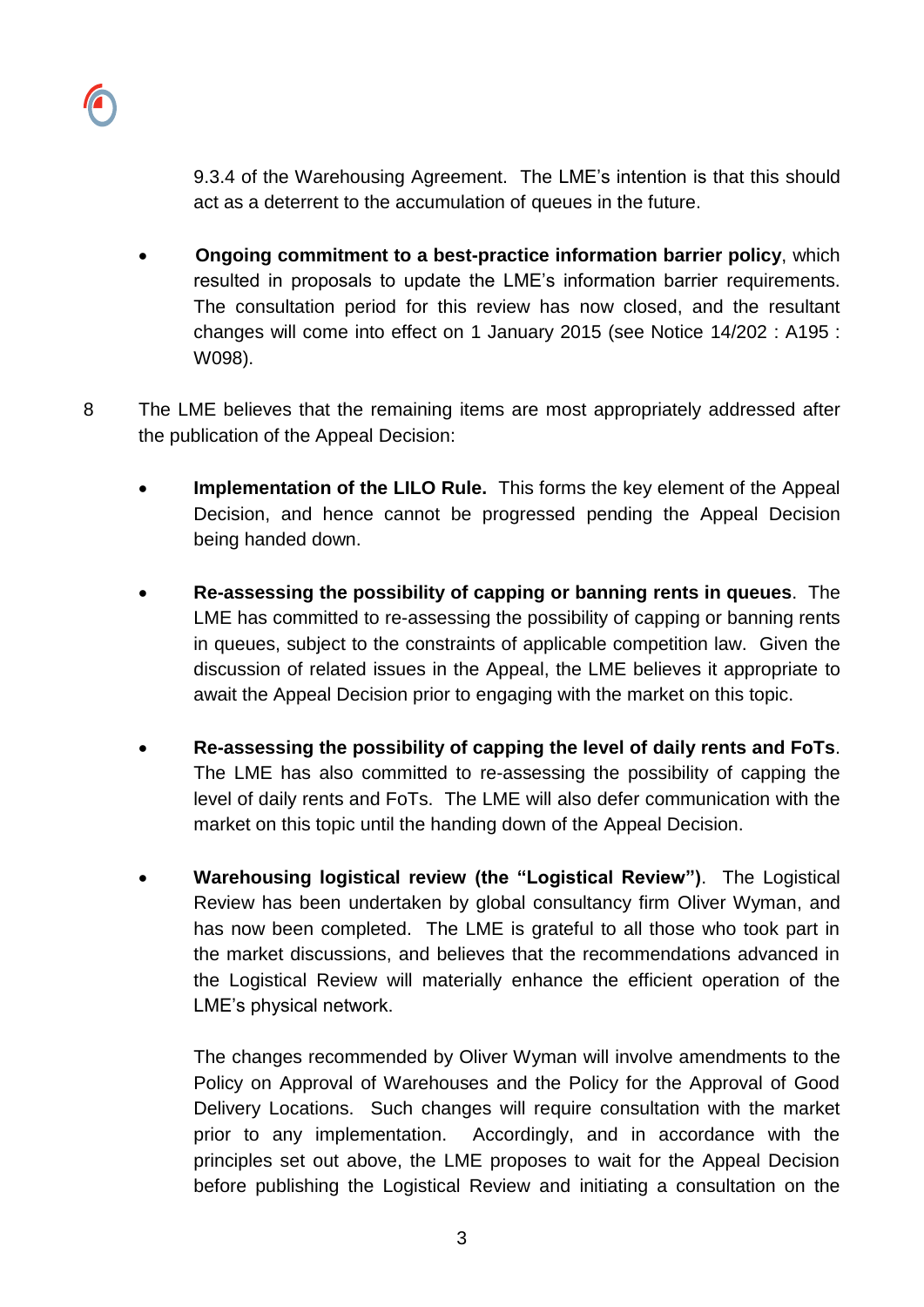proposed changes. The LME notes that the Logistical Review was originally scheduled to be published by the end of August 2014; because of the LME Appeal, this timeline cannot be met.

- **Warehousing Agreement legal review (the "Legal Review").** Following a review in conjunction with external counsel, the LME intends to propose certain changes to the Warehousing Agreement. These changes will require consultation with warehouse companies. As with the Logistical Review, the LME believes it appropriate to wait for the Appeal Decision prior to the launch of the consultation.
- **Premium futures contracts.** Following extensive market engagement, the LME has now fully-specified its proposed premium contracts, which the LME intends to launch in the second quarter of 2015.

In order to support the LME's premium contracts, it will be necessary to ensure that warrants delivered against premium contracts are protected from any potential future emergence of queues. It is proposed that this will be achieved by a warehouse opt-in mechanism, whereby LME warehouse operators will agree to create premium warrants.

This will require the publication of new rules (the "Premium Contract Rules"), which will be the subject of consultation with the market which will take place following the handing down of the Appeal Decision. However, the LME believes it will be helpful for the market to set out at this stage the principles, as currently envisaged, behind the Premium Contract Rules, which are set out later in this Notice.

## **UPDATE ON QUEUES AND WAREHOUSE BEHAVIOUR**

- 9 As set out more fully in the 2013 Consultation Report, queues at LME warehouses arose as a result of the large quantities of metal being placed on-warrant during the financial crisis, and the consequent cancellation of this metal, so causing long waiting times for load-out.
- 10 It is important to note that, notwithstanding the High Court Judgment, the behaviour of LME warehouse operators has changed since the start of the 2013 Consultation on 1 July 2013. The LME believes that this is because warehouse operators expect that, at some point, the 2013 LILO Rule (or a version thereof) will be introduced, and that the most efficient behaviour for operators to observe during the Preliminary Calculation Period associated with any future introduction of such a rule is to balance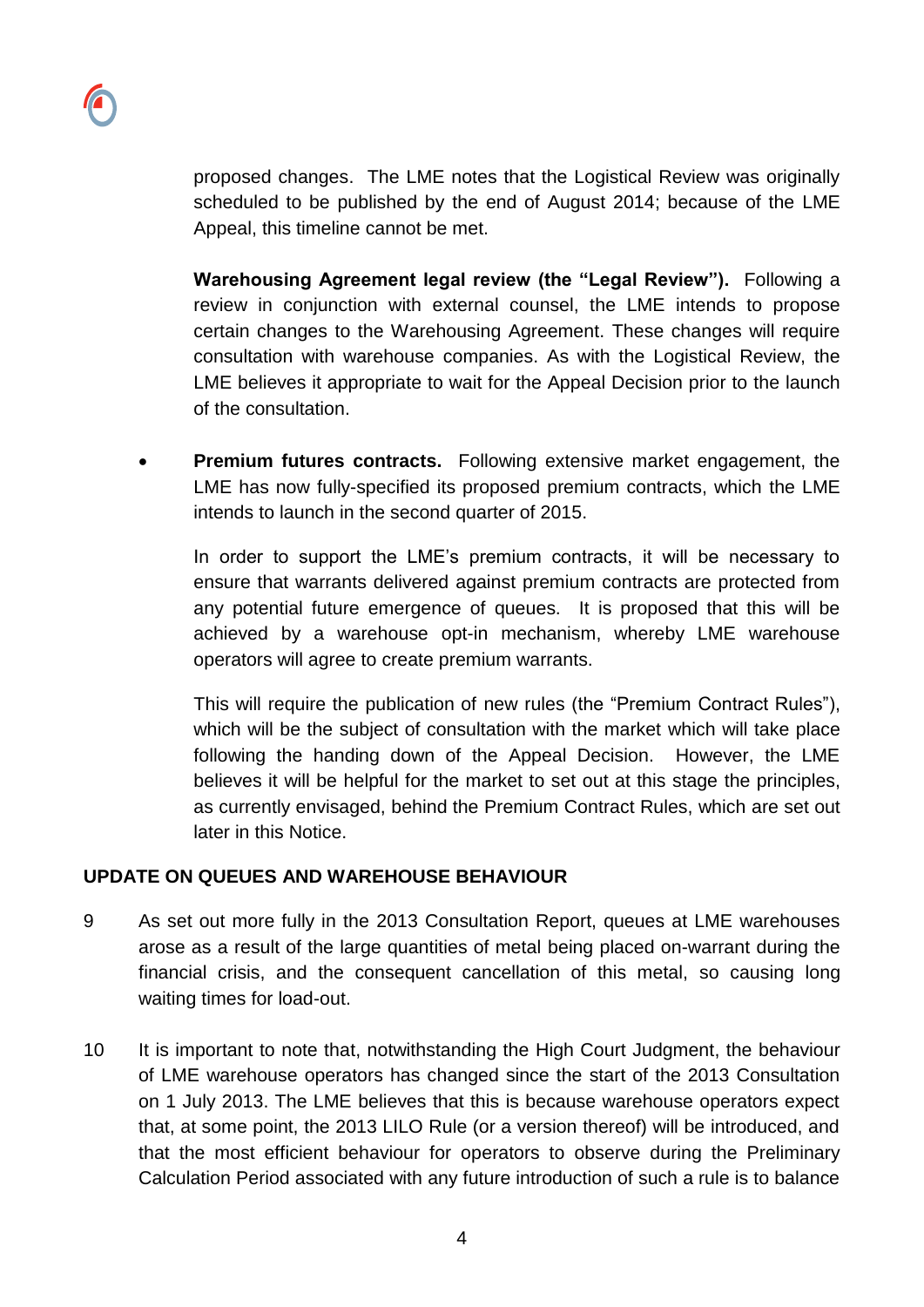l

load-in and load-out. In this regard, it should be noted that, following the High Court Judgment, the LME indicated that were the 2013 LILO Rule (or a version thereof) to eventually be introduced following either an appeal or a fresh consultation, the intention of the LME would be to retain the 1 July 2013 start date for the Preliminary Calculation Period, and hence it may be expected that warehouses would operate their business on this basis.

11 The result of such behaviour has manifested itself differently in respect of the five warehouses with queues over 50 days (being the queue threshold proposed in the 2013 LILO Rule) from 1 July 2013, the start date of the 2013 Consultation, as shown on the following graph<sup>2</sup> (data as of end of August 2014):



- 12 In summary, the warehouses with the three shortest queues (Impala Antwerp, Pacorini Johor and Pacorini New Orleans) have seen those queues disappear entirely. On the other hand, the warehouses with the two longest queues (Metro Detroit and Pacorini Vlissingen) have fluctuated month-on-month, but over time have continued to increase.
- 13 A full explanation for this activity requires assessment of both the net load-in behaviour of the warehouses themselves, and the warrant cancellation behaviour of the owners of metal in those warehouses:

<sup>2</sup> Following changes to the LME Warehouse Agreement on 1 April 2014, the LME is now able to associate queues with the names of particular warehouse operators, which was not possible at the time of the 2013 Consultation Report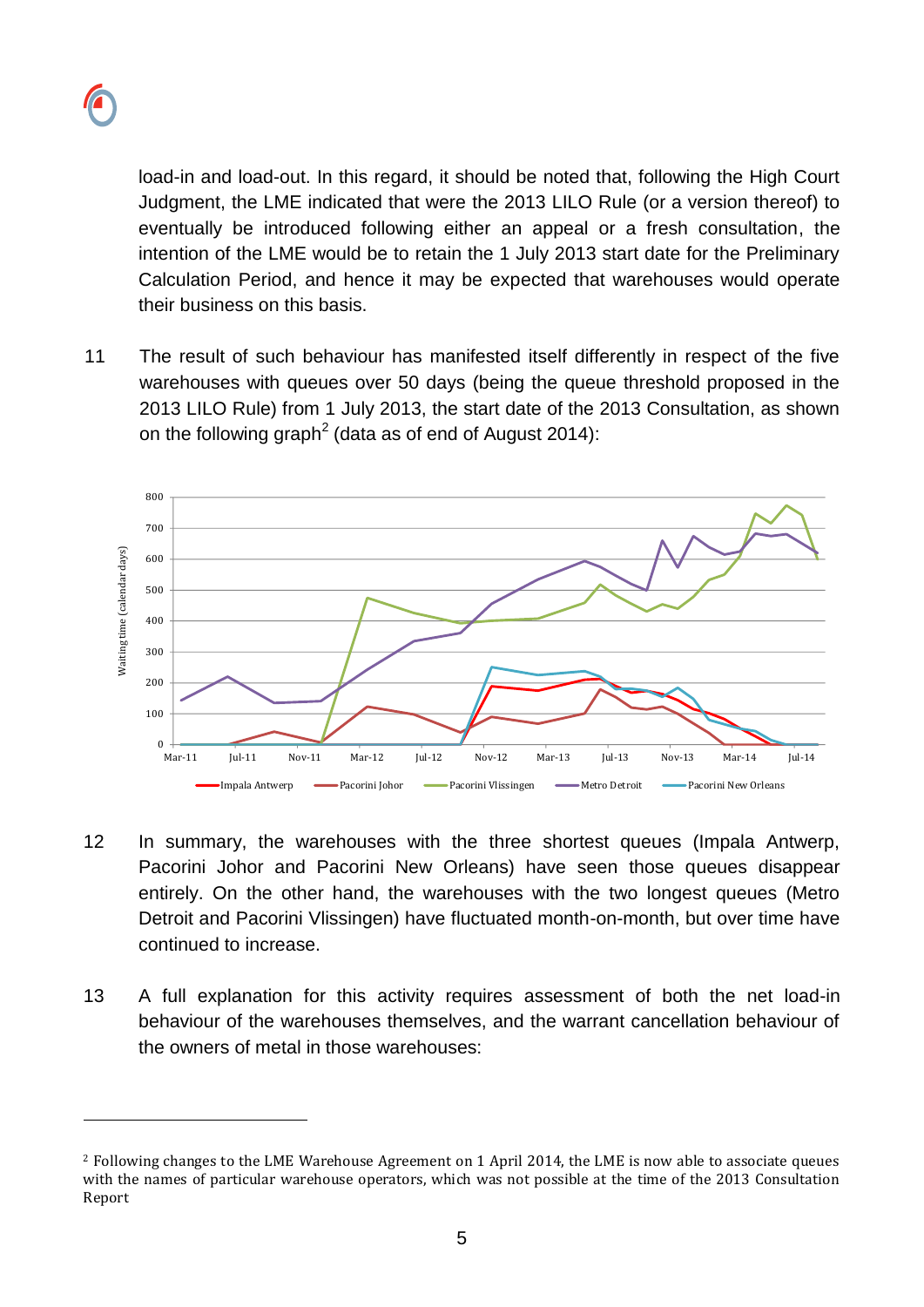



#### Net load-in for 5 affected LME warehouses:

Cancelled warrants as a percentage of total stock:



14 In the LME's view, operators of potentially affected warehouses under the 2013 LILO Rule ("Affected Warehouses") are attempting to balance load-in and load-out, which is the most efficient mode of operation during the Preliminary Calculation Period to avoid enhanced load-out requirements during the Preliminary Discharge Period. The result is that the Affected Warehouses with the three shortest queues have had a significant fall in stocks, and hence queues.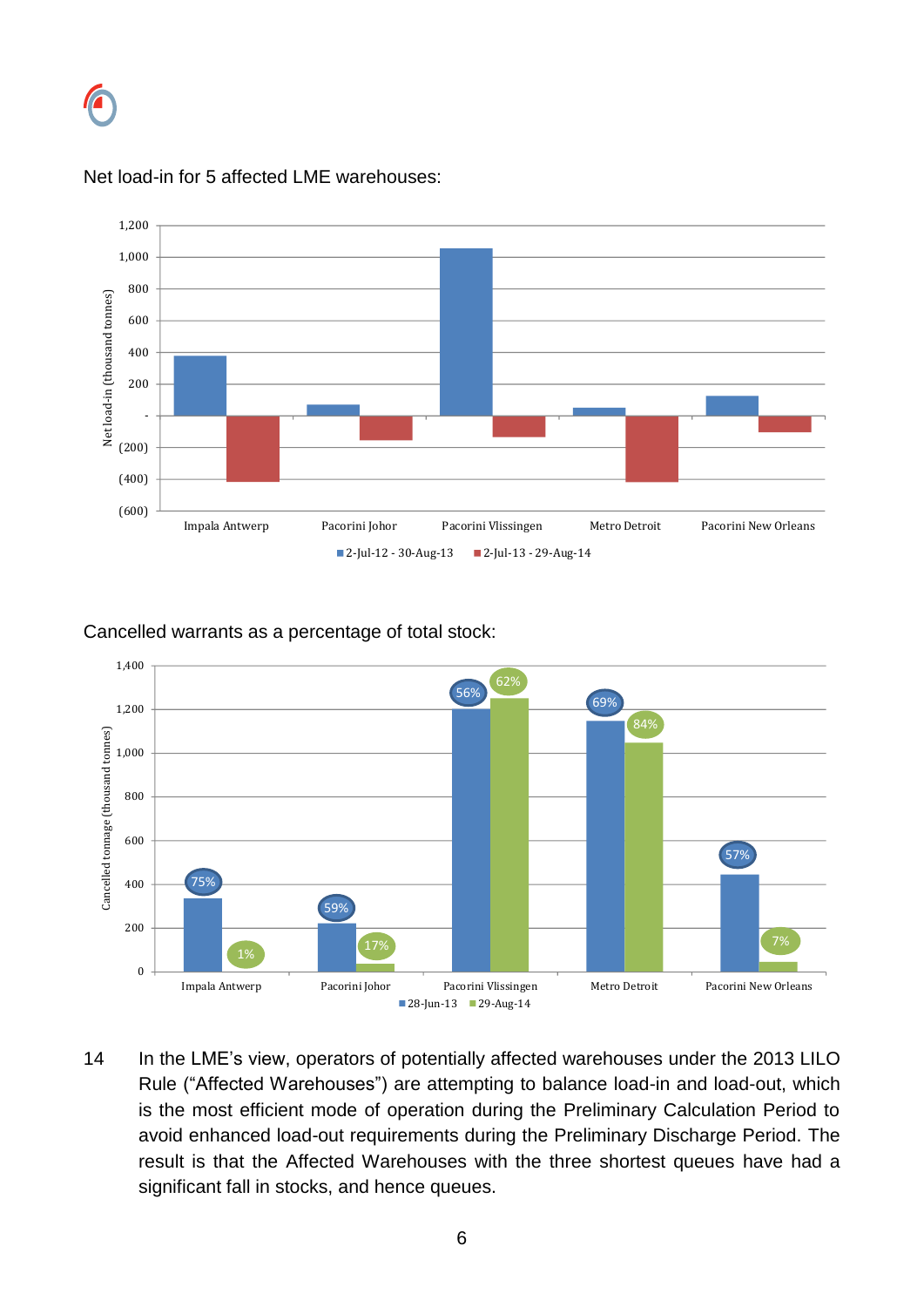

- 15 However, in the two warehouses with larger queues, there remain such significant stocks of uncancelled warrants that, even in the absence of significant net load-in, the cancellation of these stocks by warrantholders will have the effect of increasing the length of the queue – and the cancellation data presented above clearly demonstrates the increased cancellation activity since 1 July 2013. While there is an upper limit to this phenomenon (namely, the point at which all warrants in the warehouse will have been cancelled, at which point the queue by definition would fall under the operation of the 2013 LILO Rule), until such point is reached, the queues may grow.
- 16 In the view of the LME, the behaviour of potentially Affected Warehouses anticipating the potential introduction of the 2013 LILO Rule (or a version thereof) demonstrates both the advantages and limitations of the LILO Rule itself. On the one hand, the effect of the LILO Rule is (either by affecting warehouse behaviour, or by imposing greater load-out requirements) to stem the growth of stock, and hence the maximum possible queue which could be accumulated by the cancellation of warrants in that warehouse. On the other hand, the LILO Rule cannot control the behaviour of warrantholders, and it is hence possible that queues rise before they fall under the effect of the LILO Rule (indeed, given the likelihood that warrantholders cancel metal in the light of their expectation of greater load-out rates, such an increase is not just possible, but indeed probable).
- 17 It should be noted that the observed behaviour of warehouses is that associated with the expected Preliminary Calculation Period, during which time the warehouse is incentivised to balance load-out and load-in, but is not compelled to load out more than it loads in (which would be the case under the First Discharge Period, and subsequent Discharge Periods, under the LILO Rule). Metro has additionally announced that it will voluntarily comply with the 2013 LILO Rule.
- 18 For the avoidance of doubt, the behaviour of warehouse operators is a matter for those operators – it is commented upon by the LME in this context, but should not be taken as suggesting that the LILO Rule will necessarily be introduced.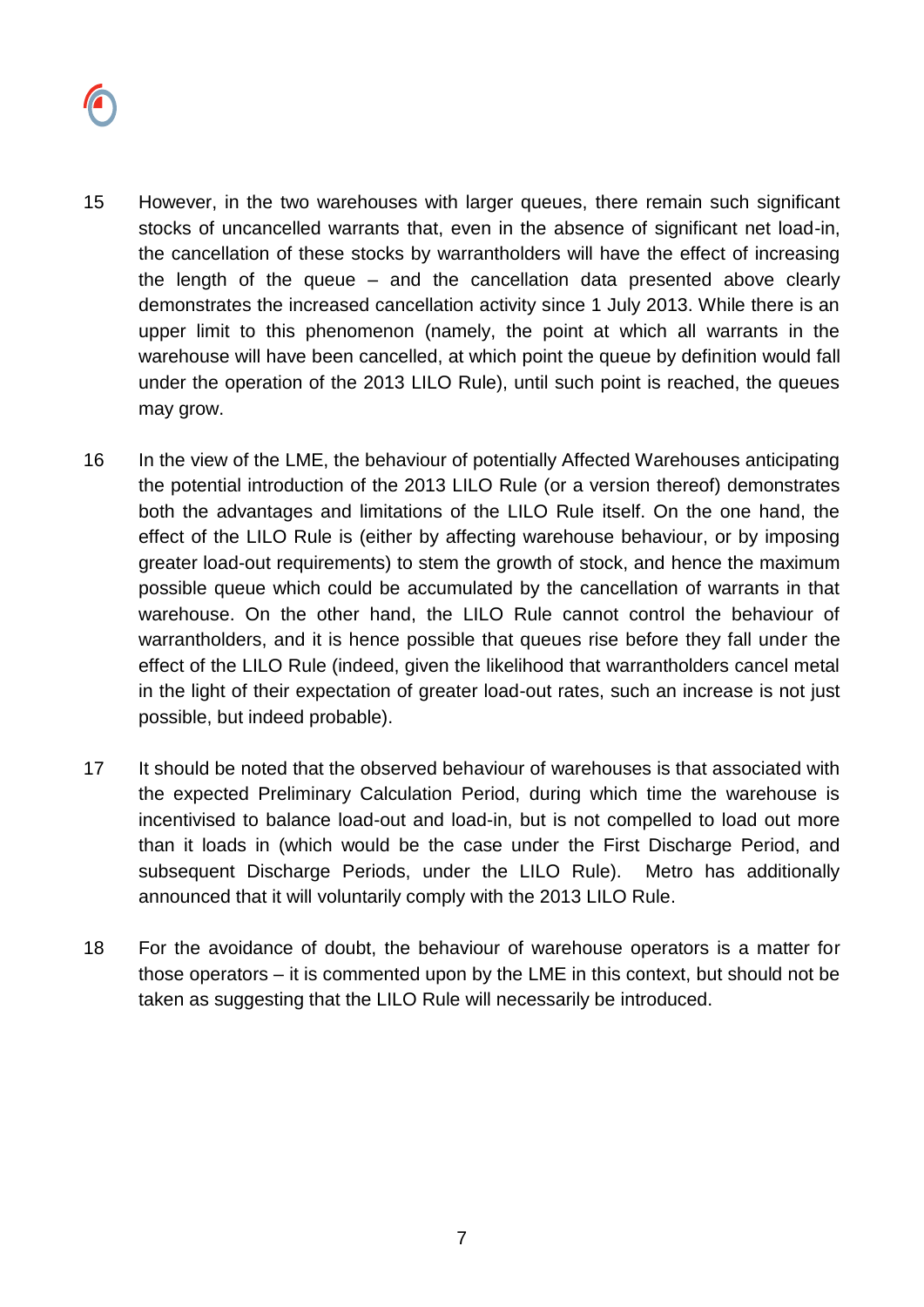

### **UPDATE ON PREMIUM CONTRACTS**

- 19 Following the clear request from the market, the LME is in the process of developing a set of premium contracts. Following market discussions, the LME believes that these products will deliver strong price discovery and risk management capabilities to the market.
- 20 The LME feels it would be helpful for the market to set out the principles underlying the proposed Premium Contract Rules to improve market understanding. However, the precise rules will be the subject of a full consultation with the market in due course. Therefore this Notice should **not** be construed as a consultation in accordance with the LME's public law or regulatory obligations.
- 21 The LME proposes that its premium futures contract will be settled via existing LME warrants – however, the contracts will have more restrictive rules as to which warrants (such eligible warrants being "Premium Warrants") can be used in settlement.
- 22 In particular, it is currently envisaged that only warehouses without queues will be eligible for the delivery of warrants against LME premium contracts. However, a core concern for the LME in respect of premium contracts is the emergence of queues at previously unqueued warehouses.
- 23 For example, consider that a long holder of an LME premium contract takes delivery of a Premium Warrant at a warehouse not affected by queues. If, immediately following the delivery of this warrant, other metal owners in the associated warehouse were to cancel large quantities of metal, then it is possible (under the existing rules) that a queue could build up at that warehouse, which would then affect the ability of the recipient of the Premium Warrant to readily access the underlying metal. While the LME believes that its new powers (in particular, Clause 9.3.4 of the Warehouse Agreement) will materially restrict the creation of any new queues, it remains possible for such queues to arise, particularly over a short timeframe driven by material warrant cancellations.
- 24 Accordingly, it is the view of the LME that those receiving premium contracts require greater protection, otherwise the proposed contract (which was requested by a broad set of market participants during the 2013 Consultation) will not function effectively.
- *25* The full specification of the LME premium contracts (the "Premium Contract Specifications") will be set out in the LME rulebook. Draft specifications are available to interested parties from the LME upon request.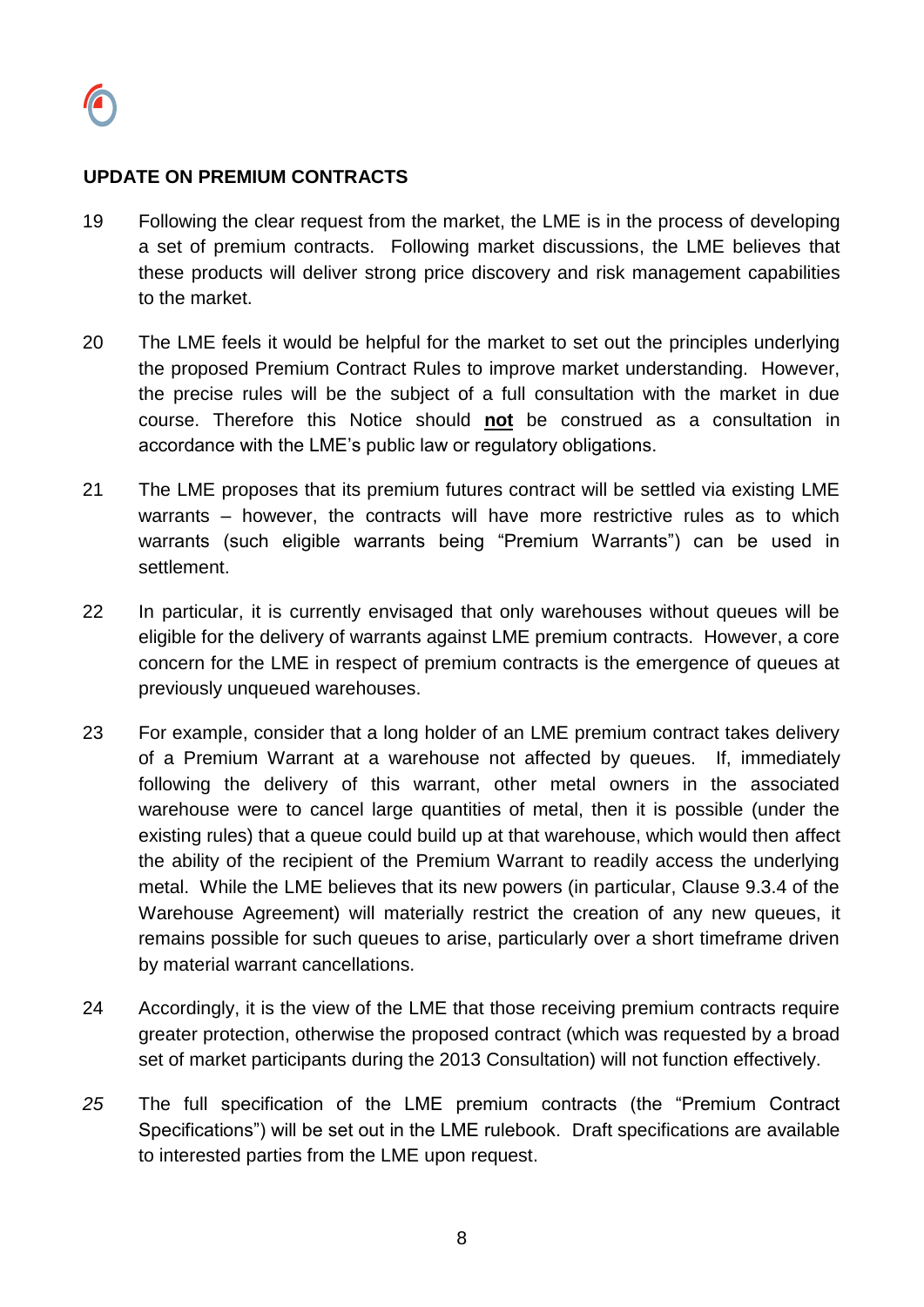## **Construction of the Premium Contract Rule**

- 26 Within the LMEsword system, it is currently proposed that functionality will be added whereby London agents, acting on the instructions of a warehouse, can endorse warrants as Premium Warrants in respect of a given premium region and given metals (such regions and metals being defined in the Premium Contract Specifications). Warrants not so endorsed will be referred to as "Standard Warrants".
- 27 In order for a warehouse to endorse a warrant as a Premium Warrant, it is proposed that the following conditions must be satisfied:

(i) The warehouse must be located in one of the premium regions, as set out in the Premium Contract Specifications. So, for instance, a warehouse located in Chicago would be able to endorse US Premium Warrants, whereas a warehouse located in Rotterdam would be able to endorse Western European Premium Warrants. Warehouses not located in a premium region (e.g. a warehouse in Liverpool) are not able to endorse any form of Premium Warrant.

(ii) The warehouse must have opted-in to the premium warrant regime, by completing the appropriate agreement with the LME. The LME will publish a list of all warehouses which have opted-in to the premium warrant regime. Once opted-in, a warehouse can only opt-out if its stock of Premium Warrants is zero.

(iii) At the time of endorsement of the Premium Warrant, the warehouse must not have a queue in respect of any LME metal. Furthermore, if a metal owner, having cancelled a warrant, completed the necessary formalities and requested prompt load-out by truck, is told by the warehouse that load-out cannot be completed within 2 London business days, the warehouse will have an immediate duty to inform the LME, which will then (within one London business day) announce to the market that the warehouse will cease to be able to endorse new Premium Warrants three London business days following such announcement. This three day period is designed to ensure that metal owners in the process of creating Premium Warrants for use in contract delivery are able to complete such process before the warehouse is prohibited from endorsing Premium Warrants.

However, and notwithstanding the three day adjustment period, metal owners should note that, given the above, the emergence of a queue at a warehouse may impact their ability to create Premium Warrants at that warehouse. Accordingly, those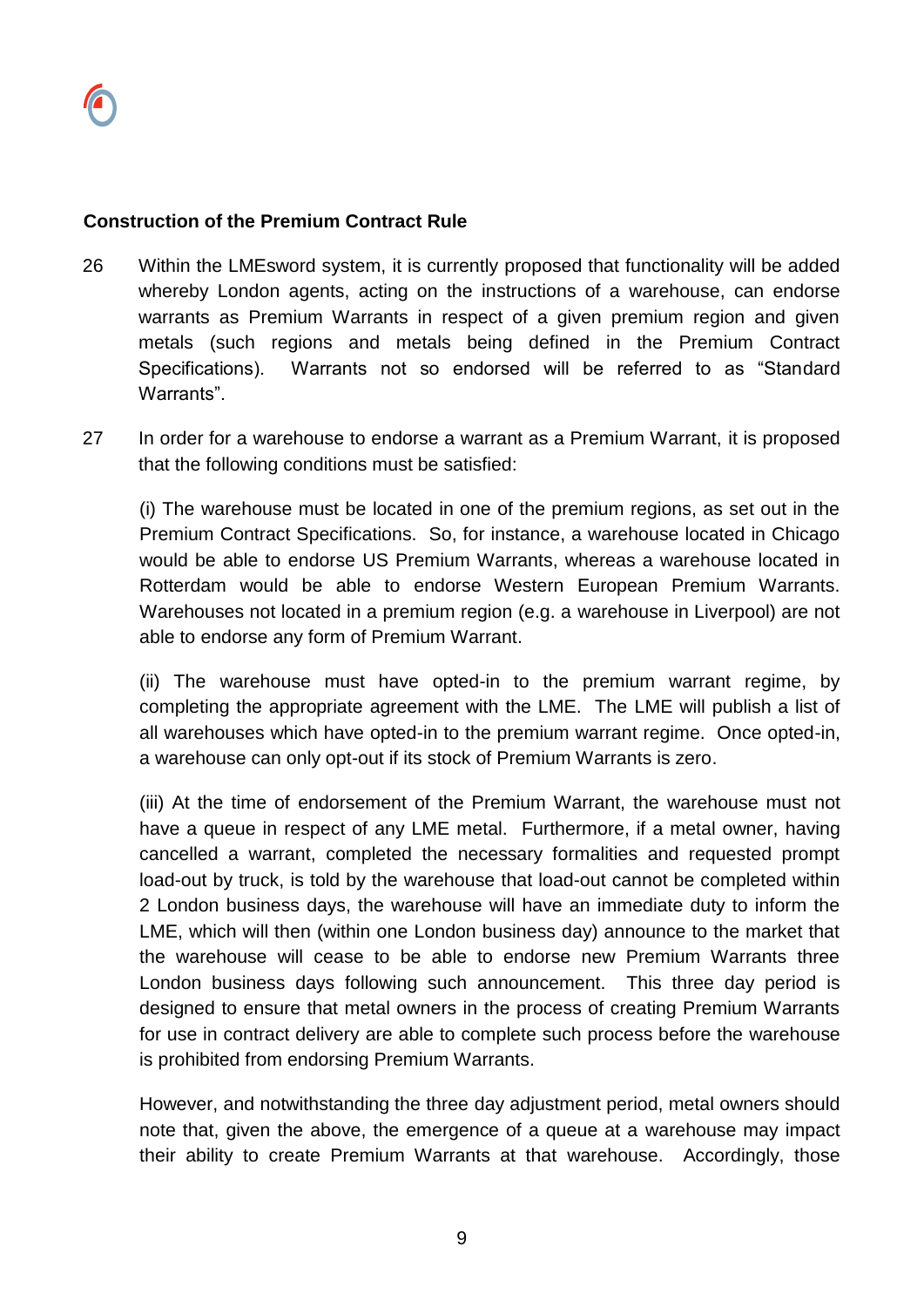holding short positions in respect of LME premium contracts are urged to ensure that they have created the requisite Premium Warrants in good time prior to delivery.

For the avoidance of doubt, the emergence of queues at a warehouse will not change the status of Premium Warrants previously issued by that warehouse - such warrants will remain as Premium Warrants.

Warehouses which have cleared their queues will be entitled to resume the issuance of Premium Warrants following the publication of the next monthly queues report confirming that no queues remain.

The ability to endorse Premium Warrants applies at the level of all of the authorised warehouses (the sheds of a particular warehouse operator) of a warehouse in a particular LME-approved delivery point (a "Delivery Point"). Accordingly, if a warehouse operator has a queue in one Delivery Point, this will not prevent that warehouse operator endorsing Premium Warrants at its facility in a different Delivery Point, provided that the second facility does not have a queue.

(iv) The metal owner must request that a Premium Warrant be endorsed, and the warehouse must agree to do so. There are two routes by which a Premium Warrant may be created:

- In connection with fresh metal loaded-in to the warehouse, a warrant is issued in respect of that metal, and is immediately endorsed as a Premium Warrant. Warehouses may set a different rent and FoT rate in respect of Premium Warrants – such rates will be reported to the LME by warehouses and published annually in the same way as for Standard Warrant rent and FoT rates. As with current metal load-in, no warehouse is obligated to accept metal for warranting, and metal owners must ensure that Premium Warrant creation capacity is available at their intended warehouse – in particular, it is expected that warehouses will not wish to warrant more premium metal than they could logistically load out pursuant to the greater requirements attaching to such metal. However, the LME would expect warehouses which have opted-in to the premium warrant regime not to unreasonably refuse the load-in of metal and the creation of Premium Warrants.
- An existing Standard Warrant is converted to a Premium Warrant. Warehouses opting-in to the premium warrant regime may indicate whether or not they are prepared to undertake such conversion, and to identify if they wish to charge a conversion fee (the amount of which will be reported to the LME and published annually by the warehouse company) which will be levied in this event. Warehouses may also set a maximum quota (expressed as a tonnage) in respect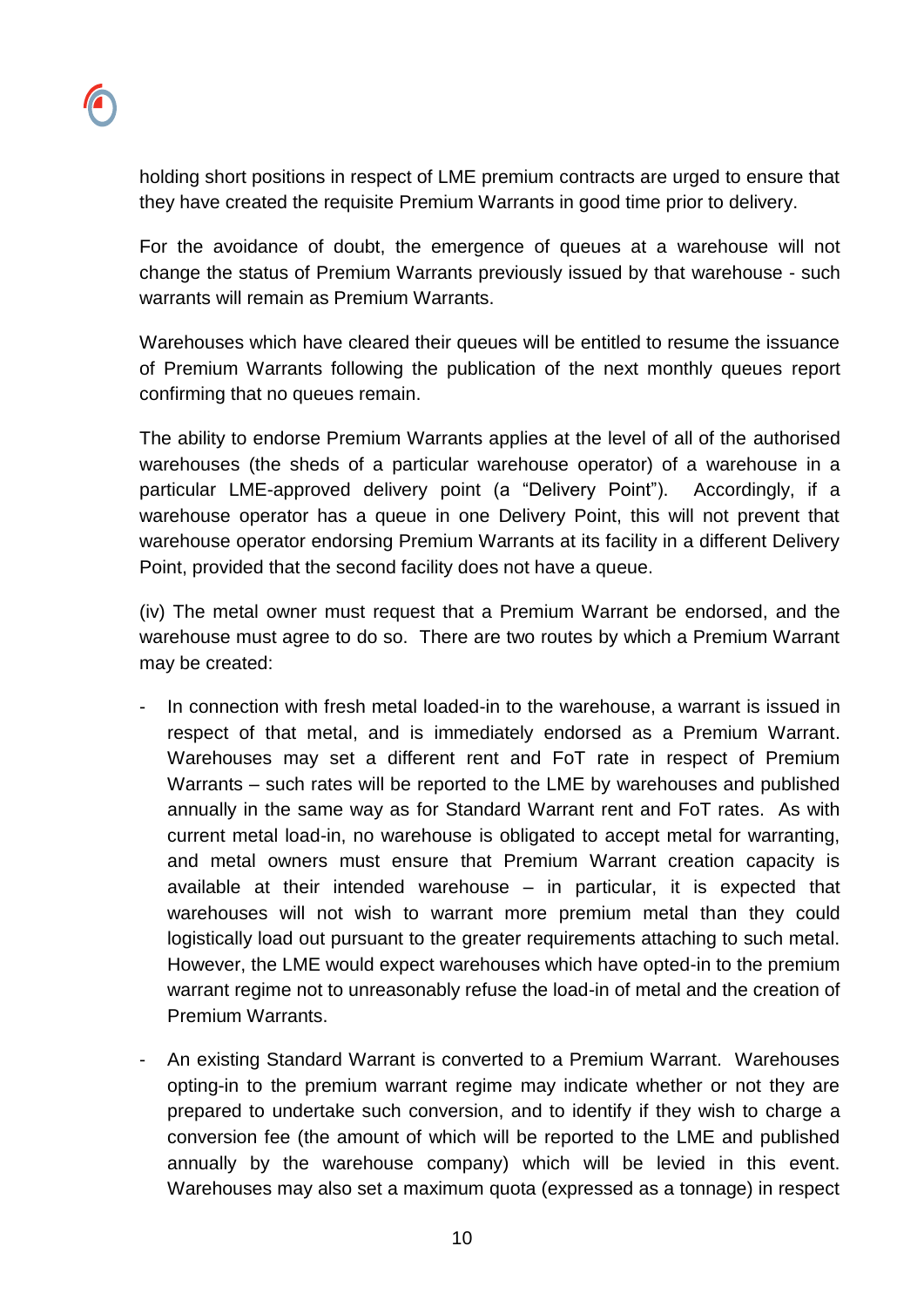

of the maximum amount of Standard Warrants which they will be prepared to convert to Premium Warrants. This may be important for warehouses with large stocks of Standard Warrants, and which would not be able to take on the additional requirements were the entire stock to be converted to Premium Warrants. However, within their stated quota, warehouses will be expected to convert Standard Warrants into Premium Warrants on a non-discriminatory and first-come-first-served basis. Once a Standard Warrant has been converted into a Premium Warrant, then the warehouse's published Premium Warrant rents and FoTs will apply

28 Once a Warrant has been endorsed as a Premium Warrant, treatment of that Premium Warrant will be as for a Standard Warrant for as long as the warehouse does not have a queue. However, to the extent that a queue arises, then the warehouse will have an obligation to load out metal relating to cancelled Premium Warrants in a separate queue. It is currently proposed that the minimum daily loadout rate for such metal will be the higher of:

*1,000 tonnes per day (the "Minimum Premium Warrant Load-Out Requirement")*

and

*3% of the total stock relating to Premium Warrants (live and cancelled) three business days following the announcement of a queue in that warehouse (the "Premium Warrant Load-Out Percentage")* 

29 For the avoidance of doubt, nothing in respect of load-out obligations for Premium Warrants will change the treatment required for Standard Warrants – load-out obligations for Premium Warrants are in addition to those already applying to Standard Warrants. The currently published load-out rates will continue to apply to Standard Warrants, and the basis on which minimum load-out rates for Standard Warrants are calculated will take into account total stored tonnage in the warehouse, both Standard Warrants and Premium Warrants.

## **NEXT STEPS AND TIMELINE**

30 Following the handing-down of the Appeal Decision, the LME will re-engage with the market and articulate the next steps in the warehousing reform programme. The precise nature of such next steps will, of course, be dependent on the contents of the Appeal Decision.